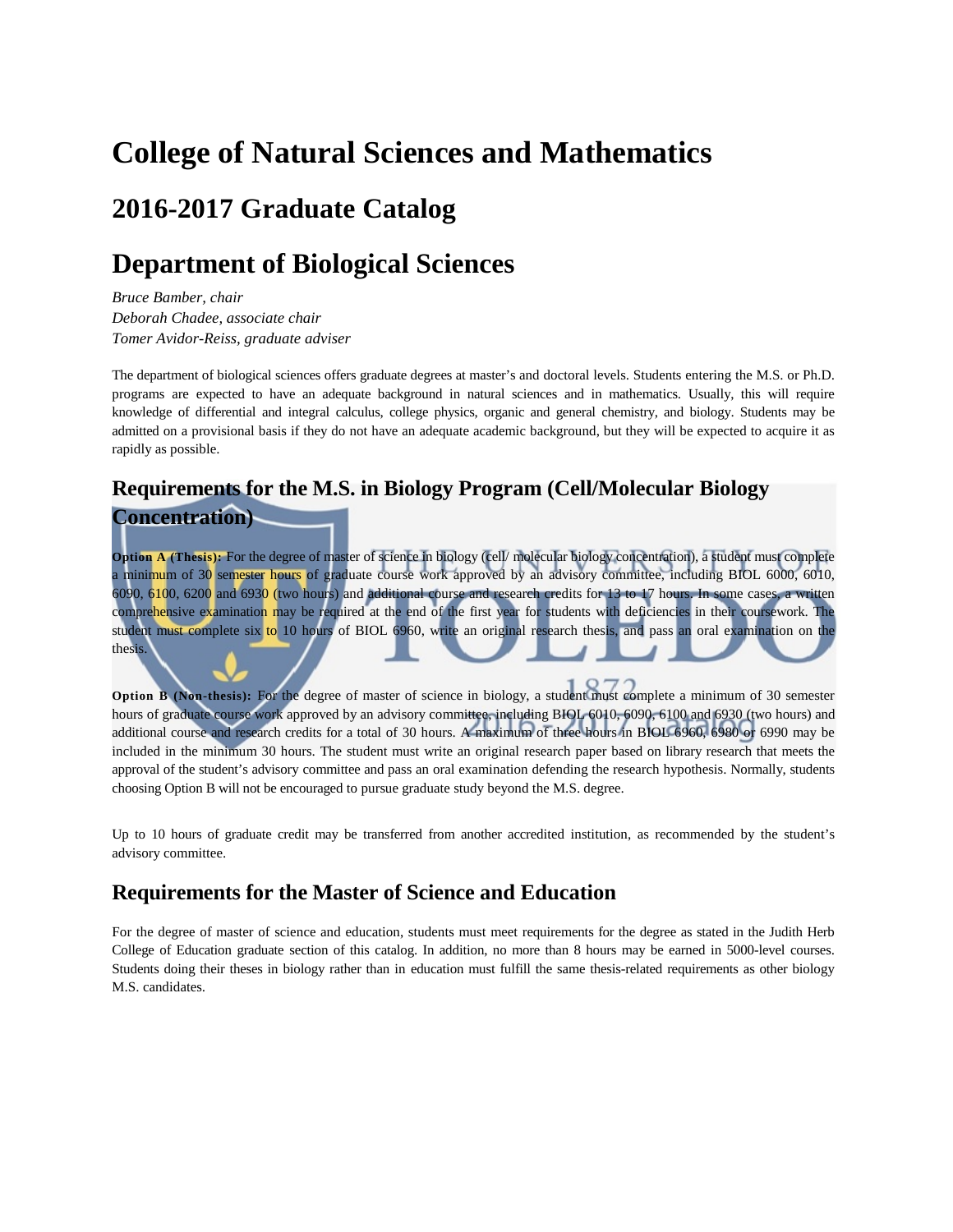## **Requirements for the Ph.D. in Biology Program (Cell/Molecular Biology Concentration)**

The doctoral degree in biology (cell/molecular biology concentration) is awarded to a student who has demonstrated mastery in the field of biology and a distinct and superior ability to make substantial contributions to the field. It is not awarded merely as a result of courses taken, nor for years spent in studying or research. The quality of work and the resourcefulness of the student must be such that the faculty can expect a continuing effort toward the advancement of knowledge and significant achievement in research and related activities.

In general, work for the Ph.D. takes five years of study beyond the bachelor's degree. A substantial portion of this time is spent in independent research leading to a dissertation. Up to 30 hours toward a master's degree may apply as part of the student's doctoral program. Normally 90 semester hours of study beyond the bachelor's degree are required for the Ph.D.

Each student must complete an individualized program of study in the area of cell/molecular biology approved by the student's advisory committee and the department. This course of study must include BIOL 8000, 8010, 8090, 8100 8200 and 8930 (three hours) and additional course and research credits to attain the minimum number of semester hours. Ph.D. candidates must pass a written and oral qualifying examination in the spring of their second year of the program and a final written and oral dissertation defense examination. After passing the qualifying examination, the student must meet each year with their Dissertation Committee and have a first-authorship manuscript accepted by a peer-reviewed scientific journal in order to be qualified for defense of their dissertation research.

Courses numbered at the 5000 and 6000 levels are intended primarily for students at the master's level. Courses numbered at the 7000 and 8000 levels are intended primarily for students at the post-master's (students with a master's degree, or with more than 34 graduate credit hours) and doctoral levels. Courses carrying a dual listing (numbered at both 5000/7000 or 6000/8000 levels) are available to students at both levels. In these cases, there may be substantive differences in the course requirements for students registered at the advanced level.

The department considers experience in teaching to be a vital and significant component of graduate education. Therefore, all graduate students in the Ph.D. program are required to complete at least one semester of formal teaching experience. M.S. students also are expected to acquire teaching experience as part of their graduate programs.

## **Department of Chemistry and Biochemistry**

*Jon R. Kirchhoff, chair Cora Lind-Kovacs, associate chair Don R. Ronning, director of graduate studies*

## **The Master's Program**

The master's program in chemistry increases the professional competence of the chemist beyond the bachelor's degree. Course work, independent research and small group discussions are emphasized to achieve this goal. The master of science degree can be viewed as an important professional goal or as preparation for study toward the doctoral degree. A non-thesis M.S. option is available for students with full-time employment whose current work responsibilities preclude the possibility of conducting the requisite research for the thesis-based M.S. degree. School teachers, non-traditional students, and employees of local industry who want to earn an M.S. degree for promotions and/or to meet eligibility requirements for teaching positions at regional community colleges may wish to pursue this option. A Professional Science Master's in Green Chemistry and Engineering option is available for students who want to concentrate their M.S. studies on green chemistry principles and incorporate aspects of green engineering, business, and other professional skills into their M.S. degree in chemistry. The PSM option is intended for students seeking jobs in industry, selected government agencies, or non-governmental organizations that require skills beyond those obtained in a traditional chemistry curriculum. The PSM track in Green Chemistry and Engineering is not a research-based M.S. degree.

#### **Requirements for the Thesis-Based Master's Program**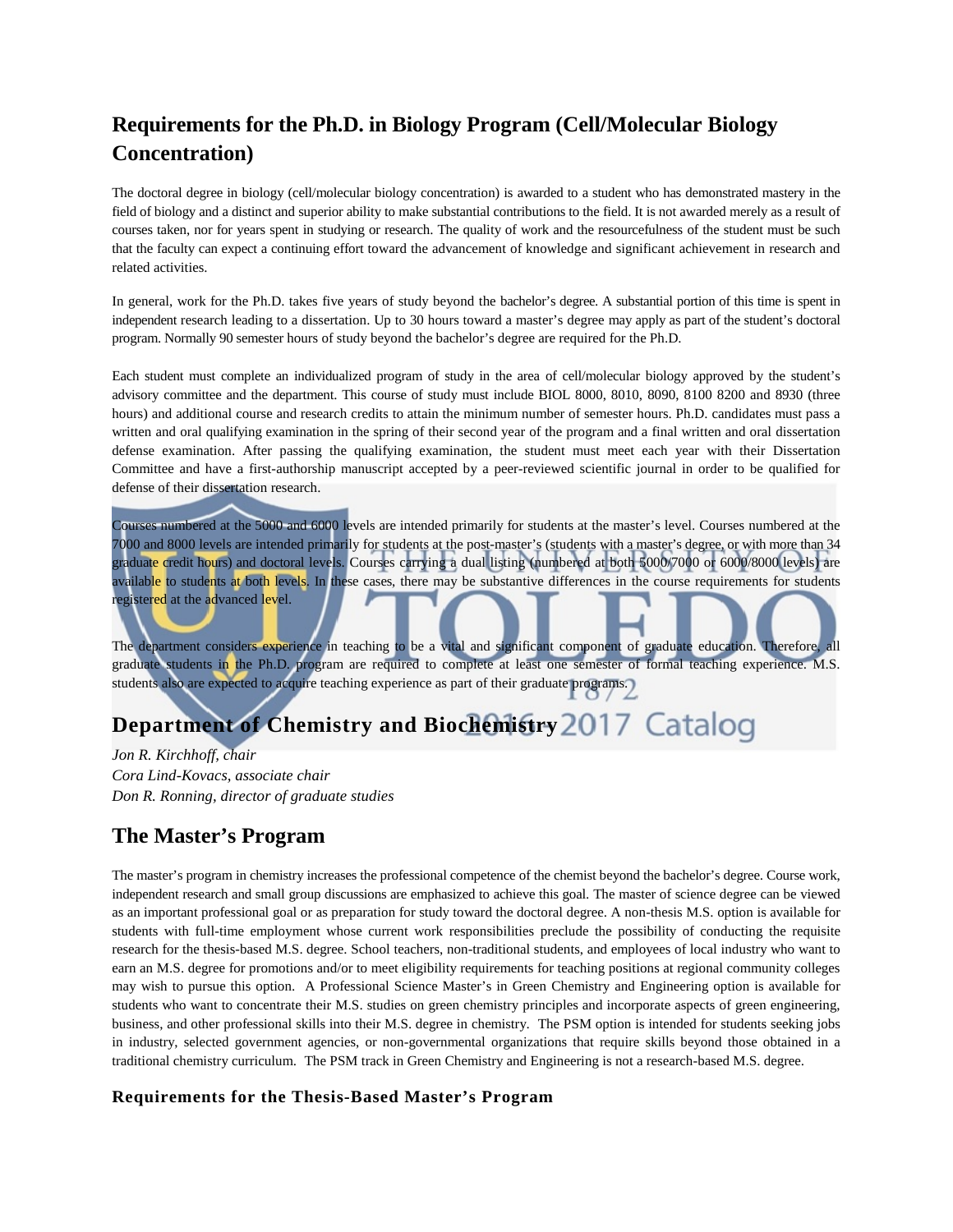For the degree of master of science, students must meet the following departmental requirements:

- a. The courses presented must total at least 30 hours of graduate credit, including at least four hours of credit in graduate research.
- b. Registration for research seminar is typically required each term the student is enrolled in graduate research.
- c. Each candidate must present a thesis.
- d. Registration for chemistry colloquium is typically required each term, but no more than four hours of credit may count within the required 30 hours.
- e. Each candidate must demonstrate satisfactory performance on a comprehensive oral examination on his or her thesis research, in addition to the public defense of the thesis at a colloquium presentation.
- f. Upon choosing a research director, an advisory committee will be appointed to supervise the research, to administer the comprehensive oral examination, and to approve the thesis. Each student, in conjunction with the director of graduate studies, the research director, and the student's advisory committee, will prepare a plan of study listing the courses and other requirements for the degree. Upon approval, the plan of study becomes the list of course requirements for the degree. Students are required to take four or more 6000-level courses covering at least three different subdisciplines of chemistry as part of the plan of study.

g. Each student must register and successfully complete CHEM 6940, *Scientific Communication*.

#### **Requirements for the Non-Thesis Master's Program** VERSIT

For the non-thesis master of science degree, students must meet the following departmental requirements: a. The courses presented must total at least 32 hours of graduate credit.

- b. Each student, in conjunction with the director of graduate studies, will prepare a plan of study listing the courses and other requirements for the degree. Upon approval, the plan of study becomes the list of course requirements for the degree. Students are required to take five or more chemistry 6000-level courses (minimum 20 credit hours) as part of the plan of study. To establish breadth in knowledge, at least one course in each of four (out of six) subdisciplines of chemistry (analytical, biochemistry, inorganic, materials, organic, physical) must be completed. Up to 8 hours of 6000-level courses in other fields may also be applied towards the degree with permission of the director of graduate studies.
- c. Registration for chemistry colloquium is required during some terms, but no more than two hours of credit may count within the required 32 hours.
- d. Credit for thesis research or research seminar may not be applied towards the required 32 hours.
- e. Each candidate must participate in CHEM 6940, *Scientific Communication*, and demonstrate satisfactory performance on a departmental literature colloquium presentation.

#### **Requirements for the Professional Science Master's Program in Green Chemistry and Engineering**

For the professional science master's degree, students must meet the following departmental requirements:

- a. The courses presented must total at least 36 hours of graduate credit.
- b. Each student, in conjunction with the director of graduate studies and the director of the School of Green Chemistry and Engineering, will prepare a plan of study listing the courses and other requirements for the degree. Upon approval, the plan of study becomes the list of course requirements for the degree. Students are required to take CHEM 6200, CHEM 6210,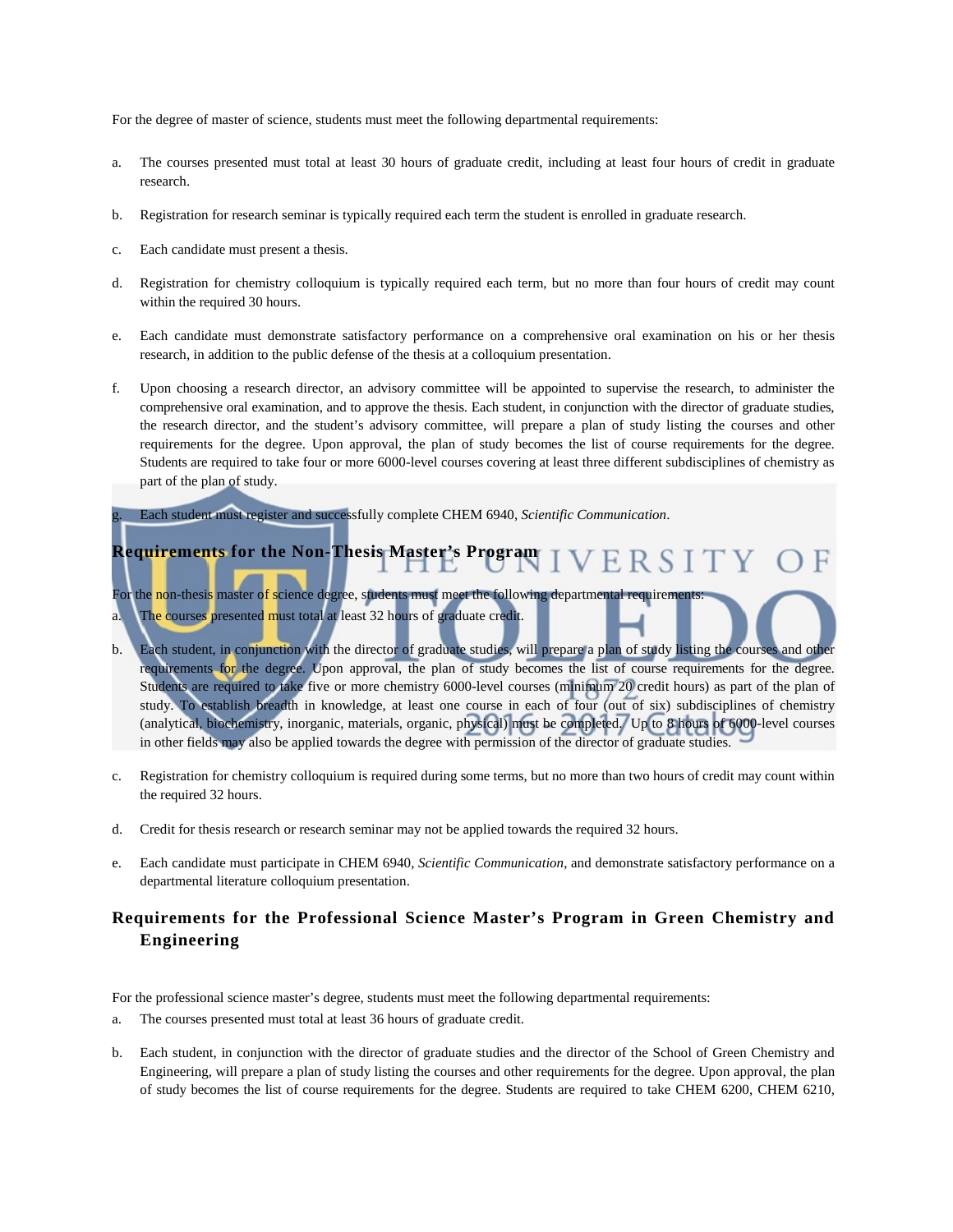CHEE 6010, CHEE 6110, BUAD 6600, either EFSB 6690 or 6590, and 12 credit hours of elective graduate coursework in traditional areas of chemistry or chemical engineering.

- c. Each student must also complete a graduate industrial internship (CHEM/CHEE 6970). The graduate industrial internship must be completed at an industry, governmental organization, or non-governmental organization in an area relevant to green chemistry and engineering. The PSM program director will assist in identifying internship opportunities and must approve all placements. Students who are working or have worked part or full-time in a relevant job may request internship credit for this work experience. The director will evaluate all such requests and give credit if appropriate.
- d. Up to 4 credit hours of 6000-level coursework in a related discipline (e.g., environmental sciences, physics) may be applied to the minimum 12 credit hours of electives if approved by the director of the PSM program and director of graduate studies. Up to 2 credit hours of independent research (CHEM 6980) may also be applied if approved by the director of the PSM program. Research seminar (CHEM 6930) and colloquium (CHEM 6920) cannot be applied towards the 36 hour minimum for the PSM track.

#### **Requirements for the Master of Science and Education**

For the degree of master of science and education, students must meet requirements for the degree as stated in the Judith Herb College of Education graduate section of this catalog.

### **The Doctoral Program**

The doctoral program in chemistry is designed to ensure that the student has the basic foundation of knowledge and is equipped with the tools necessary to perform independent research. The emphasis on research recognizes the power of original research to arouse the scientific curiosity of the student, to develop and stimulate creativity, and to encourage further discovery through independent study.

The doctoral program is divided into three stages for the typical student. The first stage establishes, through a set of prescribed courses, the foundation for further training. During this stage, a research director is chosen. During the second stage, the student will pursue research toward the dissertation and undertake comprehensive examinations, including the preparation of the required research proposal. After meeting the comprehensive examination requirements, the student is admitted to candidacy in the third stage of the program. This stage is devoted to research and completion of the doctoral dissertation. The departmental degree requirements are listed in the following section. Further details on examinations and admission to candidacy may be obtained from the department.

#### **Requirements for the Doctoral Program in Chemistry**

Candidates for the doctor of philosophy degree must meet the following requirements:

- a. Each student, in conjunction with the director of graduate studies, the student's research director, and the student's advisory committee, will prepare a doctoral program proposal (plan of study) listing the courses and other requirements for the degree. Upon approval, the program proposal becomes the list of course and other requirements for the degree. Students are required to take six or more 8000-level courses covering at least four different subdisciplines of chemistry as part of the plan of study.
- b. Successful completion of a comprehensive qualifying examination for entry to doctoral candidacy.
- c. Registration for chemistry colloquium is typically required each term.
- d. Registration for research seminar is typically required each term the student is enrolled in graduate research.
- e. Each student must satisfactorily complete two semesters of supervised, half-time teaching.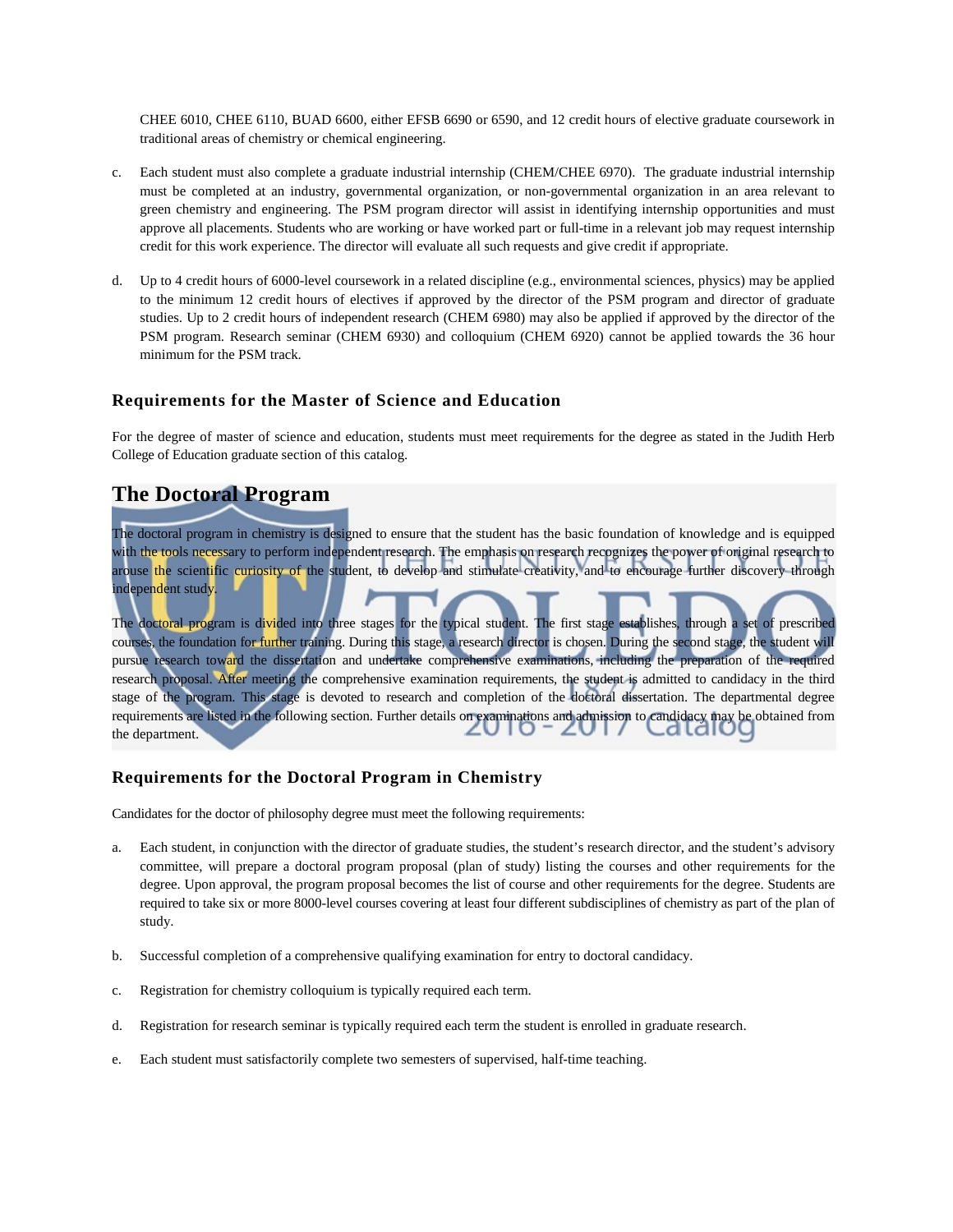- f. After admission to candidacy, each student is required to spend a minimum of two consecutive semesters in full-time study at The University of Toledo.
- g. Dissertation research must be carried out primarily in laboratories of The University of Toledo.
- h. Each candidate must demonstrate satisfactory performance on a comprehensive oral examination on his or her dissertation research, in addition to the public defense of the dissertation at a colloquium presentation.
- i. Each student must register and successfully complete CHEM 8940, *Scientific Communication*.

#### **Department of Environmental Sciences**

*Timothy G. Fisher, chair Johan F. Gottgens, associate chair Daryl L. Moorhead, graduate adviser*

The department of environmental sciences (DES) offers graduate degrees in geology and biology at the master's level and in biology at the doctoral level. Students entering the M.S. or Ph.D. programs are expected to have an adequate background in the natural sciences and mathematics, but may be admitted on a provisional basis if they lack such a background. Complete program details are available at the department website.

#### **Requirements for the Master of Science Programs**

**Master of Science in Geology**

**Option A (Thesis):** A minimum of 30 credit hours of approved graduate coursework is required for the master's degree in geology (average 42 hours). This includes 24 hours of formal courses (excluding EEES 6960 Thesis Research and 6990 Independent Study) with a minimum of 19 hours in DES that must include EEES 5200 Quaternary Geology, 5240 Soil Science, 5410 Hydrogeology, 6100 Glacial Stratigraphy & Geophysics, 6250 Graduate Launch, 6930-009 Departmental Seminar (1 hr. each semester) and the remaining courses selected with approval of the student's thesis committee taken at the 5000 level or above; all but EEES 6930 must be taken for a letter grade (A–F). Additional credit hours will include EEES 6960 Thesis Research and/or EEES 6990 Independent Study, a maximum of 6 hours of which may be taken for a letter grade, and may also include other DES or non-DES courses that need not be taken for a letter grade. The student must also prepare a thesis consisting of a written report on original independent research conducted by the student under the supervision of his or her thesis adviser (or co-advisers) and defend this thesis before his or her advisory committee.  $\bigcirc - \angle$ 

**Option B (Non-thesis):** The non-thesis option for a master's degree in geology differs from the thesis option (above) by requiring 27 hours of formal courses and a maximum of 3 hours of EEES 6960 Thesis Research or 6990 Independent Study; all but EEES 6930 (seminars) must be taken for a letter grade (A–F). The student also must write an original report based on library research and defend this report before his or her advisory committee.

#### **Master of Science in Biology (Ecology Track)**

**Option A (Thesis):** A minimum of 30 credit hours of approved graduate coursework is required for the master's degree in biology (average 42 hours). This includes 24 hours of formal courses (excluding EEES 6960 Thesis Research and 6990 Independent Study) with a minimum of 19 hours in DES that must include EEES 5160 Advanced Environmental Data Management, 6250 Graduate Launch, 6400 Biostatistics, 6600 Foundation of Ecology, 6930-009 Departmental Seminar (1 hr. per semester) and the remaining courses selected with approval of the student's thesis committee taken at the 5000 level or above; all but EEES 6930 (seminars) must be taken for a letter grade (A–F). Additional credit hours will include EEES 6960 Thesis Research and/or EEES 6990 Independent Study, a maximum of 6 hours of which may be taken for a letter grade, and may also include other DES or non-DES courses that need not be taken for a letter grade. The student must also prepare a thesis consisting of a written report on original independent research conducted by the student under the supervision of his or her thesis adviser (or co-advisers) and defend this thesis before his or her advisory committee.

**Option B (Non-thesis):** The non-thesis option for a master's degree in biology differs from the thesis option (above) by requiring 27 hours of formal courses and a maximum of 3 hours of EEES 6960 Thesis Research or 6990 Independent Study; all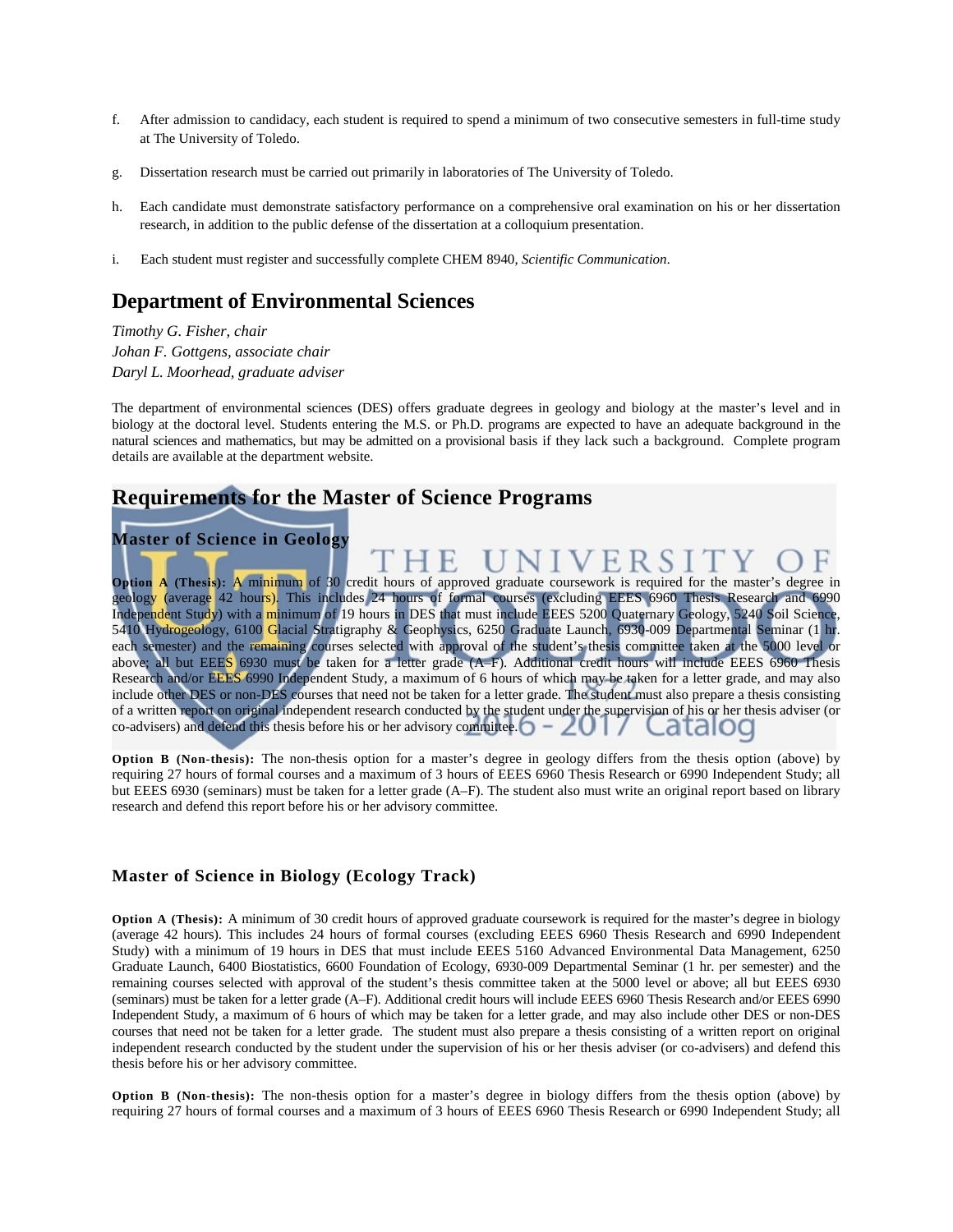but EEES 6930 (seminars) must be taken for a letter grade (A–F). The student also must write an original report based on library research and defend this report before his or her advisory committee.

#### **Master of Science and Education in Biology (Ecology Track)**

#### **Master of Science and Education in Geology**

The master of science and education (MSE) is a degree offered by the Judith Herb College of Education in collaboration with the College of Natural Sciences and Mathematics. Within the degree program, area concentrations are possible in both biology and geology. Students must meet requirements for the degree as stated in the Judith Herb College of Education graduate section of this catalog.

### **Requirements for the Doctoral Program in Biology (Ecology Track)**

In general, work for the Ph.D. requires a minimum of 90 credit hours of study beyond the bachelor's degree. A substantial portion of this time is spent performing independent research leading to an original thesis that is substantially more in depth than a MS thesis. Work performed toward a MS may apply in part to the student's doctoral program.

Each student must complete an individualized program of study in an area of ecology that is approved by the student's advisory committee. This program must include 24 hours of formal courses (excluding EEES 8960 Thesis Research and 8990 Independent Study) with a minimum of 19 hours in DES that must include EEES 5160 Advanced Environmental Data Management, 8250 Graduate Launch, two semesters of statistics (e.g., EEES 8400 Biostatistics and an advanced statistics course such as EEES 8650 Statistical Modeling in Environmental Sciences), EEES 8600 Foundations of Ecology, 8930-009 Departmental Seminar (1 hr. per semester), and the remaining courses selected with approval of the student's thesis committee taken at the 7000 level or above; all but EEES 8930 (seminars) must be taken for a letter grade (A–F). Additional credit hours will include EEES 8960 Thesis Research and/or EEES 8990 Independent Study, a maximum of 6 hours of which may be taken for a letter grade, and may also include other DES or non-DES courses that need not be taken for a letter grade. Students must pass a written qualifying examination during the first two years of study, an oral comprehensive examination and a defense of their research proposal.

All graduate students in the Ph.D. program are required to complete at least one semester of formal teaching-assistant experience before graduation. In addition, before a student graduates, she or he is to: (1) submit a manuscript on their research to a scholarly, peer-reviewed journal; (2) give a presentation of their research at a professional conference; and (3) make an oral presentation on their research at a scholarly forum (an oral presentation at a professional conference would satisfy both latter requirements, but a poster presentation would not). 1872

## **Department of Mathematics and Statistics - 2017 Catalog**

*Don White, Chair Alessanadro Arsie, Associate Chair*

#### *For Graduate Admissions, please contact the department office*

A full description of programs and requirements, with syllabi for exams, is available from the department office or on its Web site at *www.math.utoledo.edu.* The paragraphs below represent a synopsis of the essential elements.

#### **Requirements for the Master's Programs**

#### **Master of Arts**

To obtain the Master of Arts degree in mathematics, students must complete a minimum of 30 semester hours of graduate credit and meet the following requirements:

- 1. Complete two-semester sequences in Abstract Algebra (5330, 5340), Real Analysis (5820, 5830), and Topology (5450, 5460), and a semester course in Complex Variables (5880).
- 2. Complete one, two-semester sequence at the 6000 level in Algebra (6300, 6310), Topology (6400, 6410), Differential Geometry (6450, 6460), Differential Equations (6500, 6510), Real Analysis (6800, 6810), or Complex Analysis (6840,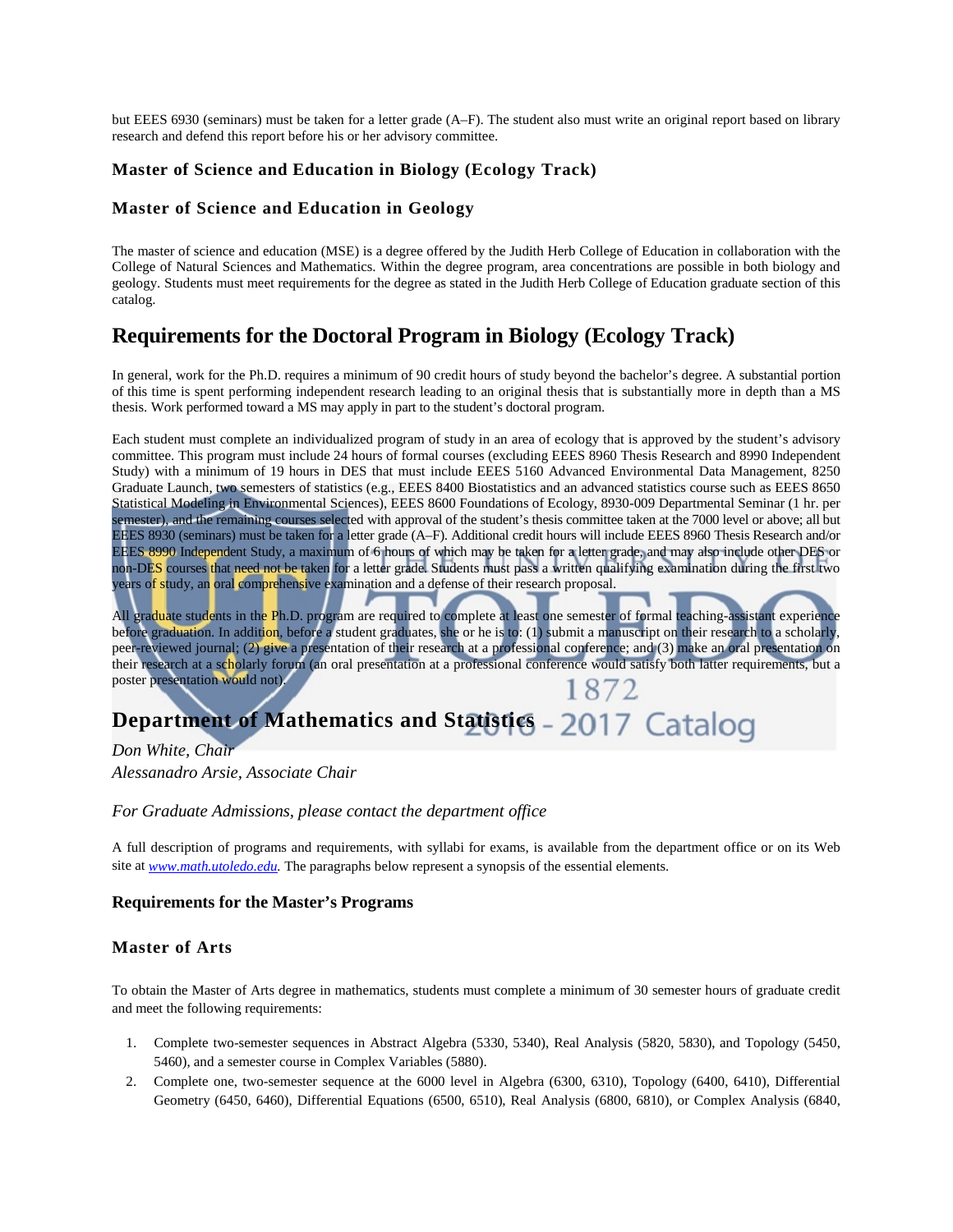6850).

- 3. Complete one of the following courses: Classical Differential Geometry (5540), Ordinary Differential Equations (5800), Partial Differential Equations (5810), Calculus of Variations and Optimal Control (5860), or any course at the 6000 level listed under item 2.
- 4. The student must pass a three-part comprehensive examinations or write a master's thesis. If a thesis is elected, the student must take an oral examination on the general area of the thesis.

#### **Master of Science**

The degree of Master of Science can be obtained in one of two options.

 $Option A - Applied Mathematics: To obtain the degree of Master of Science in the applied mathematics option, the student must$ complete a minimum of 30 semester hours of graduate credit and meet the following requirements:

- 1. Complete two-semester sequences in Numerical Analysis (5710, 5720), Real Analysis (5820, 5830), and Differential Equations (6500, 6510), and a semester course in Complex Variables (5880).
- 2. Remaining courses may be chosen from the following: Applied Functional Analysis (6150), Differential Geometry (5540), Differential Equations (6500, 6510), Dynamical Systems (6520, 6530), Methods of Mathematical Physics (6720), Functional Analysis (6820), Complex Variables (5880), Discrete Structures and Analysis of Algorithms (5380), Probability Theory (5680), Introduction to Mathematical Statistics (5690), Operational Mathematics (5850), or Calculus of Variations (5860).

The student must pass a two-part comprehensive examination or submit and defend a master's thesis.

Option B – Statistics: To obtain the degree of Master of Science in the statistics option, the student must complete a minimum of 35 semester hours of graduate credit and meet the following requirements:

- Complete Introduction to Theory of Probability (5680), Introduction to Mathematical Statistics (5690), Advanced Statistical Methods I (5600), Advanced Statistical Methods II (5610), Linear Statistical Models (5620), Theory and Methods of Sample Surveys (5630), Statistical Computing (5640), Categorical Data Analysis (6620), Nonparametric Statistics (6630), Topics in Statistics (6640), Statistical Inference (6650), and Multivariate Statistics (6690).
- 2. Pass a two-part comprehensive examination, one part in probability and statistical theory and one part in applied statistics.

### **Master of Science and Education or Master of Arts and Education**

For the degree of Master of Arts and education, students must meet requirements for the degree as stated in the Judith Herb College of Education graduate catalog. The following requirements must also be met:

- 1. A minimum of 36 hours of graduate credit must be completed. Colloquium (6930) and Proseminar (6940) do not count toward the 36 hours.
- 2. The total graduate and undergraduate program must include the following: at least six hours of abstract algebra and/or linear algebra, six hours in geometry, statistics, probability and/or computer programming, three to six hours of analysis (beyond calculus), three hours of complex analysis and one course in logic and foundations.
- 3. The student must pass comprehensive examinations in three of the areas of study of mathematics. The exact areas are to be arranged with the adviser.
- 4. For information on the education course requirements, see the program description provided by the Judith Herb College of Education.

#### **Requirements for the Doctoral Program**

The doctorate in mathematics is offered with concentrations in either mathematics or statistics. The broad requirements for these programs are as follows: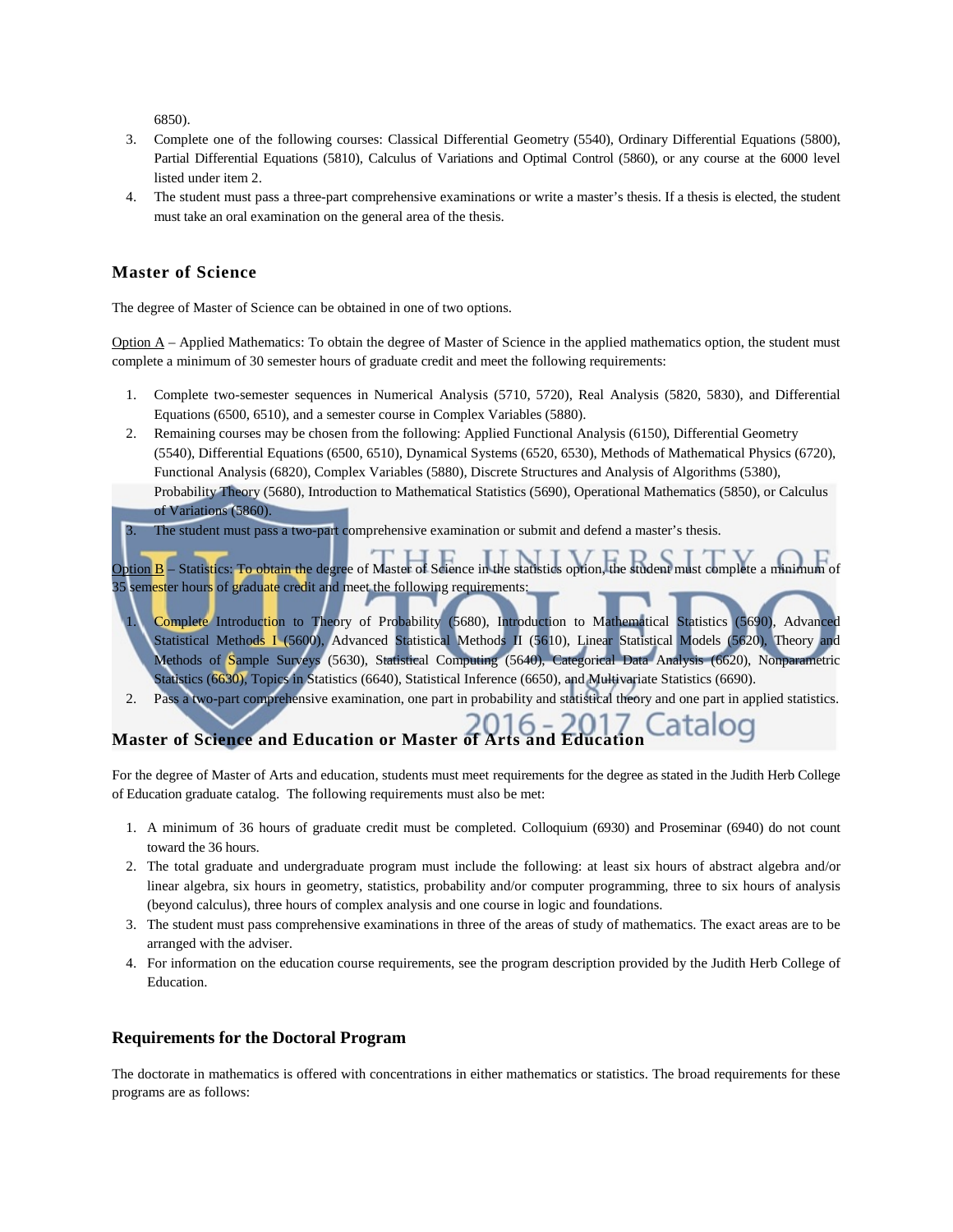- 1. Each student must pass a preliminary examination at the Master's level by the end of the first year and a qualifying examination within two years of entering the program. Mathematics students must pass two topics chosen from algebra, topology and analysis. For statistics students, the two topics must be measure-theoretic probability and probability and statistics.
- 2. A minimum of 90 hours of graduate credit must be completed; 60 hours if the student holds a master's degree upon entry. Colloquium (6930) and Proseminar (6940) do not count in these hours. Mathematics students must complete two-semester sequences at the 6000 level in algebra, topology, real analysis and complex analysis. Statistics students must complete probability and statistics, measure-theoretic probability, statistical methods, data analysis and multivariate statistics.
- 3. The student must pass an oral examination in the general area of the intended thesis research within one year of passing the qualifying examination.
- 4. All doctoral students are expected to participate in the Proseminar (6940) on undergraduate teaching methods and to spend two consecutive semesters in supervised teaching. Enrollment in the Proseminar is mandatory every semester if credit hour limitations allow it.

The student must write a Ph.D. doctoral dissertation under the direction of a faculty member. Before completing the dissertation, the student must report on it in an open seminar. An outside examiner must approve the completed dissertation, and the student must defend it before a faculty committee appointed for that purpose.



- (b) The student must present a satisfactory thesis based on directed research, for no more than eight credit hours.
- (c) The remaining hours within the 30 total may be chosen from graduate courses approved by the student's committee. In some cases students working toward the Ph.D. may earn the M.S. degree without formal presentation of the M.S. thesis if they have passed the Ph.D. qualifying examination, satisfied the course requirements for the M.S., and completed a research project under the supervision of a research adviser. Students meeting these requirements may petition the department to grant the M.S. without formal presentation of a thesis.

#### **M.S. in Physics with Materials Science Option**

A master of science degree in physics with a materials science option is available. For this degree, a student must complete 30 hours of graduate credit, including the following:

- (a) PHYS 6140, 6540, 6550 and an additional 12 hours of graduate course credit in physics with six of the 12 hours numbered above 6000 (no degree credit for PHYS 5900, 6010 or 6020).
- (b) The student must present a satisfactory thesis based on directed research, for no more than eight credit hours.
- (c) The remaining hours within the 30 total may be chosen from any graduate courses approved by the student's committee.

#### **Professional Science Masters in Photovoltaics**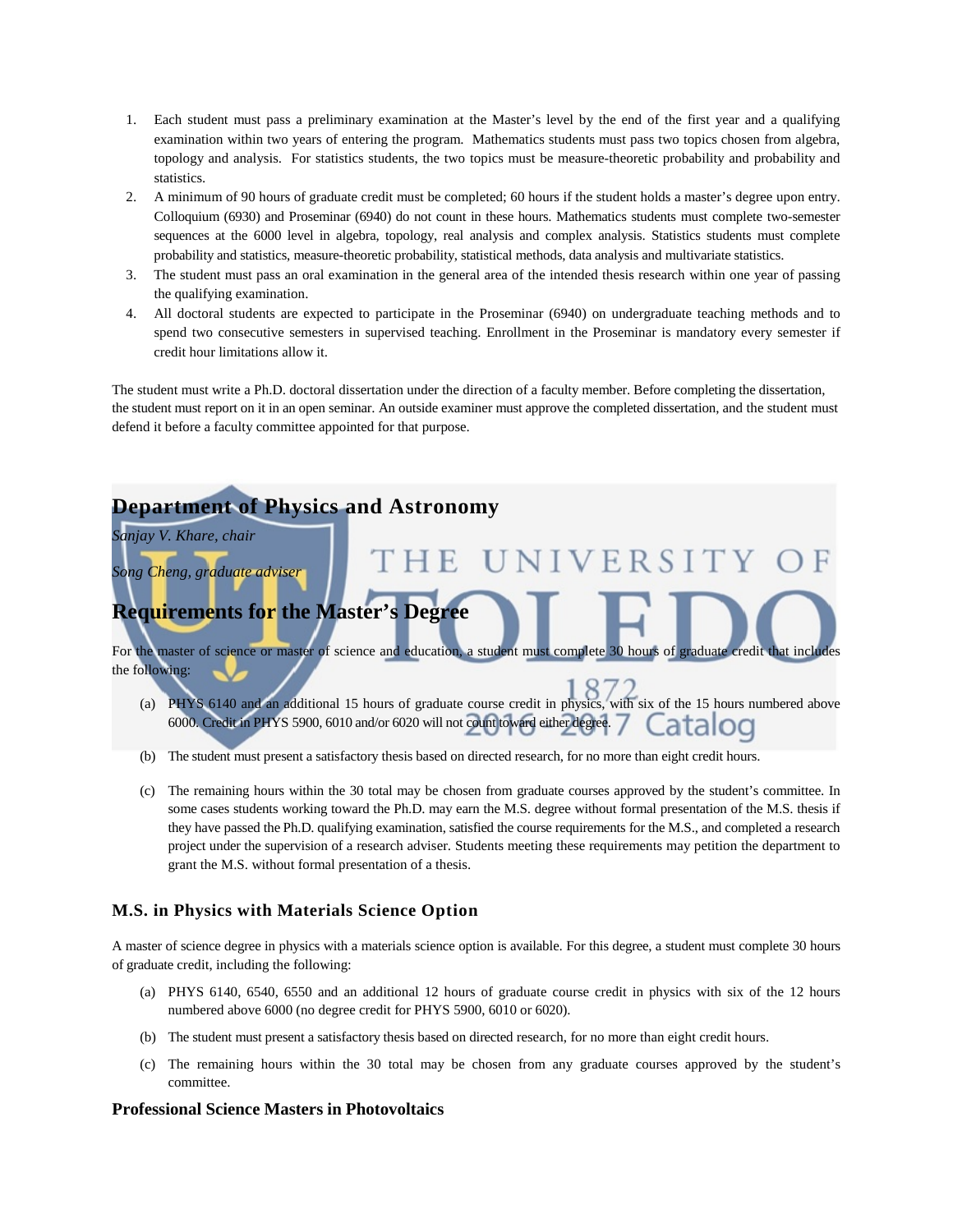The PSM-PV is designed for students with an undergraduate degree in Physics, Chemistry, an Engineering discipline (e.g. Electrical, Chemical, or Mechanical), or an otherwise related field. For the degree of Professional Science Masters in Photovoltaics, a student must complete 37 hours of graduate credit including the following.

PHYS 6020 (Physics Journal Seminar, 2 hrs), PHYS 6250 (Classical Electrodynamics I, 3 hrs),

PHYS 6280 (Photovoltaic Materials and Device Physics Laboratory, 3 hrs), PHYS 6320 (Quantum Mechanics I, 3 hrs), PHYS 6630 (Semiconductors I, 3 hrs), PHYS 6940 (Industrial Internship, 6 hrs), PHYS 6960 (MS Thesis Research in PV, 2 hrs), PHYS 6980 (Fundamentals of Solar Cells, 3 hrs), PHYS 6990 (Independent Study, 3 hrs), and BUAD 6600 (Supply Chain Management, 3 hrs), INFS 6560 (System Analysis and Design, 3 hrs), and either EFSB 6590 (New Venture Creation, 3 hrs) or EFSB 6690 (Technology Commercialization, 3 hrs). No thesis is required; however, students are expected to make an oral presentation based on research and independent study.

#### **Master of Science and Education**

For the degree of master of science and education, students must meet requirements for the degree as stated in the Judith Herb College of Education graduate section of this catalog.

## **Requirements for the Doctoral Program**

For the doctor of philosophy degree, a student must complete a total of 90 hours of graduate credit including the following: MATH 6730; PHYS 7220, 7250, 7260, 7320, 7330 and 7450; at least 18 additional hours of credit in physics in courses numbered higher than 6100 approved by the student's committee; and 30 to 48 hours allowed for the dissertation research, depending on the nature of the research and the needs of the student. Credit in PHYS 5900, 6/8010, 6/8020, 6/7030 or 7910 will not count toward degree requirements.

The doctoral degree requirements include a Ph.D. qualifying examination, a comprehensive examination, and a final oral examination. Passing the qualifying examination is a prerequisite for status as a Ph.D. candidate in physics. After passing the qualifying examination, the doctoral student must select a field of specialization. A faculty committee is formed, chaired by the research adviser, to evaluate the student's progress and to establish an appropriate program of course work. This committee administers the oral comprehensive examination, after which only the dissertation research requirement remains. The graduate program ends with the student presenting the dissertation and defending it satisfactorily in an oral examination.

# **Ph.D. in Physics with Concentration in Astrophysics**

The Ph.D. in physics with concentration in astrophysics satisfies all the requirements for the Ph.D. in physics while preparing students for a career in astronomy and astrophysics.

To fulfill the requirement of 18 hours of credit in physics courses numbered above 6100, the concentration requires:

- PHYS 6/7810-20-30-40 [Stellar Astrophysics I and II, Galactic Astronomy I and II]
- Two related elective courses, which may include: PHYS 6/7710 [Atomic Physics], PHYS 6/7720 [Atomic and Molecular Spectroscopy], PHYS 6/7740 [Nuclear Physics], PHYS 8860 [General Relativity], or PHYS 8870 [Cosmology] or other appropriate courses

In addition:

- Three hours of PHYS 6/8980 [Special Topics] on an astrophysics-related topic or PHYS 6/8890 [Current Issues in Astrophysics]
- A satisfactory dissertation in astronomy or astrophysics with a supervisor who is a member of the Ritter Astrophysical Research Center.